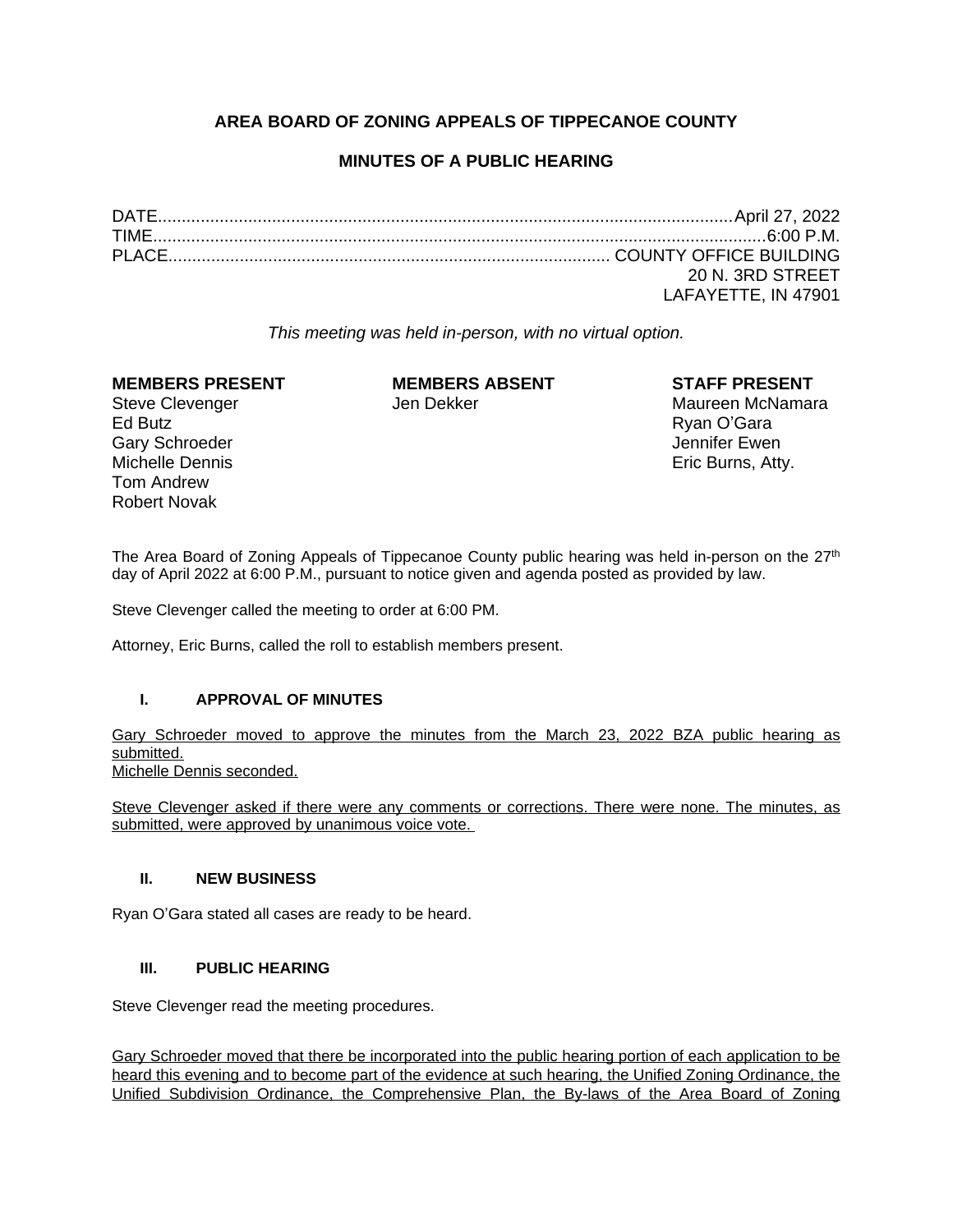Appeals, the application and all documents filed therewith, the staff report and recommendation on the applications to be heard this evening and responses from the checkpoint agencies. Michelle Dennis seconded, and the motion carried by unanimous voice vote.

Gary Schroeder moved to hear and vote on **BZA-2073 JON SHEIDLER – LANDWORX ENGINEERING.** Michelle Dennis seconded**.**

## **BZA-2073 JON SHEIDLER – LANDWORX ENGINEERING:**

Petitioner is requesting the following variances for a proposed Arby's restaurant with drive-thru in an HB zone:

- 1. To allow a 38' side setback instead of the minimum required 60' side setback along a primary arterial road (UZO 2-18-17) and
- 2. To allow a 20' bufferyard along the adjacent property zoned R2 to the east instead of the minimum required 30' (UZO 4-9-3-a).

The site is located at 6001 SR 43 N, Lot 1 in Arora Minor Subdivision in the Town of Battle Ground, Tippecanoe 22 (SW) 24-4. With Conditions.

APC staff Maureen McNamara presented the zoning map, site plan, and aerial photos. She stated the property is currently vacant apart from a small pet cemetery on the north end of the site. If approved, the property will house an Arby's restaurant with indoor seating for 40 and a two lane drive-thru. The site is zoned HB (Highway Business) and has been since 2008 when it was rezoned from R2 with the intention of housing a gas station and a convenience store that both were never built. The zoning pattern in this area is mostly commercial; it is serving the I-65 exit. Both sides of SR 43 are zoned HB, and there is one GB. The lot to the east of the site is zoned R2 as-is some of the other lots along County Road 600, and the 14-acre property to the north is zoned R1. The pet cemetery along the north end of the site was approved through a special exception in 1993. The neighboring parcel to the east is a single-family home that was built in 1970, and the R1 acreage to the north is unimproved, but it appears to be row crops currently. SR 43 is classified as a rural primary with a 60' setback, and CR 600 N is a rural secondary with a 40' setback. The site plan does show new access points that are moved slightly to the north from the existing access points. The petitioner has all the required parking. They show 28 parking spots, and they are only required to have 27 spots. Sewer and water do not serve the site, but it is I the service area for the Town of Battle Ground. The petitioner is working with the Town to get service to the property. There are two things she would like to address because an addendum came-out since the last meeting; first being that on their site plan they show a bufferyard of 30' to the north where it abuts the R1 zone, but per UZO 4-9-5 (a) the petitioner is actually responsible for providing half of the required 30' bufferyard since the adjacent property is unimproved, and the other item being that staff met with petitioners regarding the pet cemetery and agreed upon a license which essentially gives the interested parties of the pet cemetery the right to access the property. Staff does support the license as-is. Staff is recommending approval of both variances with the following conditions:

- 1. A revised site plan showing the required 15' bufferyard to the north with consideration for the existing headstones.
- 2. Prior to the building permit issuance, petitioner shall record an Access License agreed upon by petitioner and APC staff (see attached draft, was received 04/21/2022 and needs to still be reviewed by APC attorney before hearing on 04/27/2022).

She stated she received a petition with 13 signatures in opposition.

Steve Clevenger called for the petitioner or the petitioner's representative.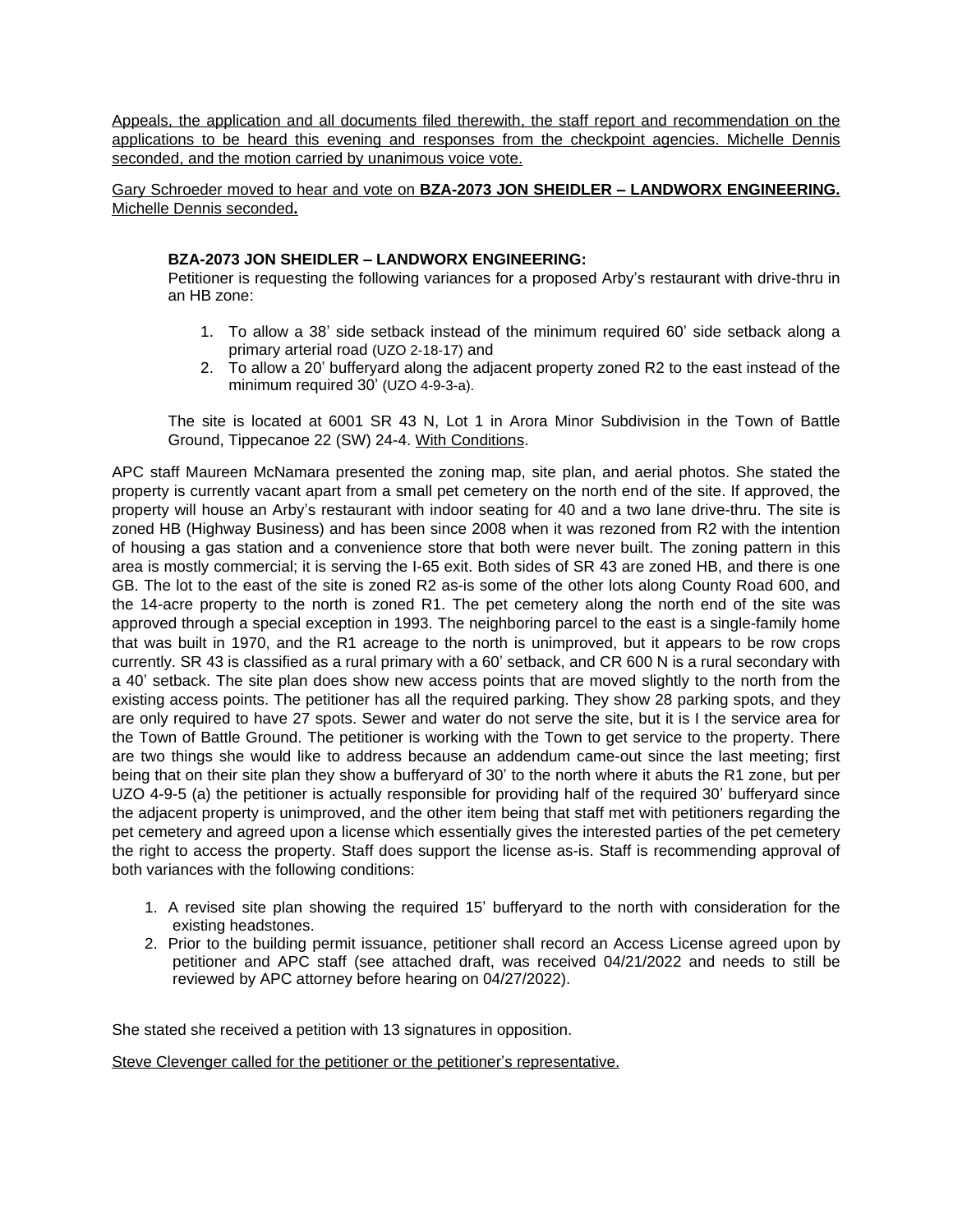Marianne Mitton Owen, Stuart & Branigin LLP, 300 Main Street, Lafayette, stated she is here on behalf of John Sheidler of Landworx Engineering. She stated the staff's report describes their request very well and provides a positive recommendation for both of the requested variances. A special factor with this request is the pet cemetery, and as noted, they developed a license that works for a five-year period that protects this area and shall maintain it with the option of extending that period of time for an additional five years. This will be noted by a plaque that will be in that area to allow persons who have pets in the cemetery to view the request and contact the parties shown on the particular plaque. She offered to answer any questions, and respectively requested approval of both the variances.

Steve Clevenger asked if anyone wished to speak in favor of this petition.

Fred Miley, 1322 S 28<sup>th</sup> Street, Lafayette, stated his wife has animals in this pet cemetery, and he has been taking care of the cemetery for the past 20 years on his own. He just wants clarification on where visitors for cemetery will be able to park. Regarding the license, he wanted to know if after five years, will he need to re-apply for another five years.

Steve Clevenger asked for the petition in opposition be read into the record.

Maureen read the petition in opposition signed by the following:

Marsha Kuebler, 6230 SR 43 N, West Lafayette, IN 47906

Kurt Kuebler, 6230 SR 43 N, West Lafayette, IN 47906

Joan Bauer, 6100 SR 43 N, West Lafayette, IN 47906

John Bauer, 6100 SR 43 N, West Lafayette, IN 47906

Fernando Ramirez, 2112 E 600 N, West Lafayette, IN 47906

Denise Hays, 2030 E 600 N, West Lafayette, IN 47906

Dennis Hardebeck, 1836 E 600 N, West Lafayette, IN 47906

Richard Meister, 1853 E 600 N, West Lafayette, IN 47906

Marilynn Dammon, 6237 SR 43 N, West Lafayette, IN 47906

Pedro Rolon Espinoza, 2026 E 600 N, West Lafayette, IN 47906

Kristin Dell, 2307 E 600 N, West Lafayette, IN 47906

Connie Stemick, 2305 E 600 N, West Lafayette, IN 47906

Stephen Lipps, 1734 E 600 N, West Lafayette, IN 47906

Steve Clevenger asked if anyone wished to speak in opposition of this petition.

Pedro Esoinoza, 2026 E 600 N, West Lafayette, IN 47906, stated he lives next to this business and his concern is his yard. He has two children that like to play in the yard, and now there will be a lot of people around, and you can't trust people; they think a lot of different things. Another concern is the traffic and how it will affect the busses. The smell and the light from Arby's concerns him also.

Gary Schroeder moved to amend his motion to hear and vote on **BZA-2073** to include the conditions recommended by the APC staff. Michelle Dennis seconded, and the motion carried by unanimous voice vote.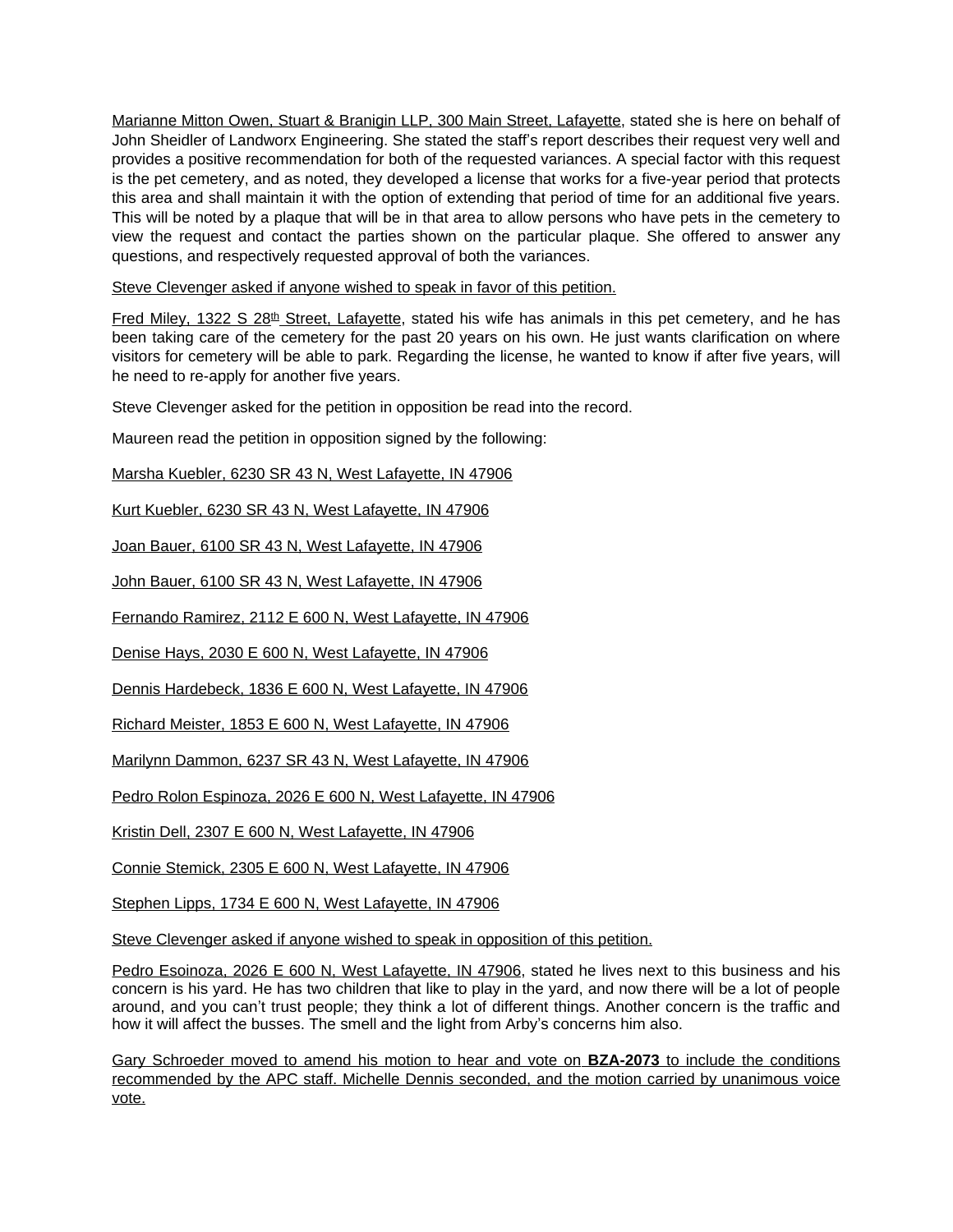### Steve Clevenger asked for the petitioner's rebuttal.

Marianne Mitton Owen, Stuart & Branigin LLP, 300 Main Street, Lafayette, stated there will be parking available on the Arby's site for anyone visiting the pet cemetery. She stated this lot is an HB zoned lot, and there are many different uses that are permitted in this type of zone, and this is just one of the many. She stated they are respectfully requesting approval of the variances with the conditions.

### Steve Clevenger asked if the Board had any questions or comments.

Steve Clevenger stated essentially the license for the pet cemetery is good for five years, and an interested party could aske for an additional five-year extension which is a total of 10 years, so what happens to the cemetery after that 10-year period.

Marianne Mitton Owen, Stuart & Branigin LLP, 300 Main Street, Lafayette, stated after that 10-year period, the cemetery becomes a usable piece of ground by the Arby's owners.

Steve Clevenger asked what happens to the remains and the headstones that are there.

Marianne Mitton Owen, Stuart & Branigin LLP, 300 Main Street, Lafayette, responded the persons who have entered their pets there may choose to remove them, and the persons who own the property may choose to remove them as well.

Steve Clevenger stated he doesn't remember the details of the special exception for the pet cemetery, but he is interested to know what the contracts were that were signed with the people buying or leasing those plots of land and what they are expecting of that site or what they were told.

Ryan O'Gara responded the original special exception didn't contemplate the platting of plots, and he doesn't believe there were legal descriptions created and plots created like a human cemetery, so there is extensively nothing to vacate. By his recollection, it had an area for expansion in the original special exception that was never utilized, and he believes it is maintained by the people who have connections with the property.

Eric Burns stated there are several issues, and it is an unusual situation. There is no legal requirement for the developer to do anything. They are before this Board asking for variances which they want to do what is right in regard to this. In Indiana if you are going to protect real estate to keep something from happening to it, you have to record something in the chain of title. In Indiana, it is the notice of statute. With this there is no such filing, so, in the law, there is no restriction on the ability of the owners to use the land.

Marianne Mitton Owen, Stuart & Branigin LLP, 300 Main Street, Lafayette, stated as far as for the maintenance going forward, that is something Arby's is going to take on.

Fred Miley, 1322 S 28<sup>th</sup> Street, Lafayette, stated back in 1995, they bought six plots, and they were \$700 for each one. There was not a contract that he is aware of. He asked if he would be notified after 5 years to extend the contract.

Eric Burns responded the contract state to provide written notice to the company before the end of the initial five-year period. There will be a sign by the cemetery for who you would contact.

Steve Clevenger called for a vote on a ballot.

Attorney Eric Burns collected the ballots and noted the Board voted 6-Yes to 0-No to grant Variance #1.

**Variance #1** Yes-Vote No-Vote Steve Clevenger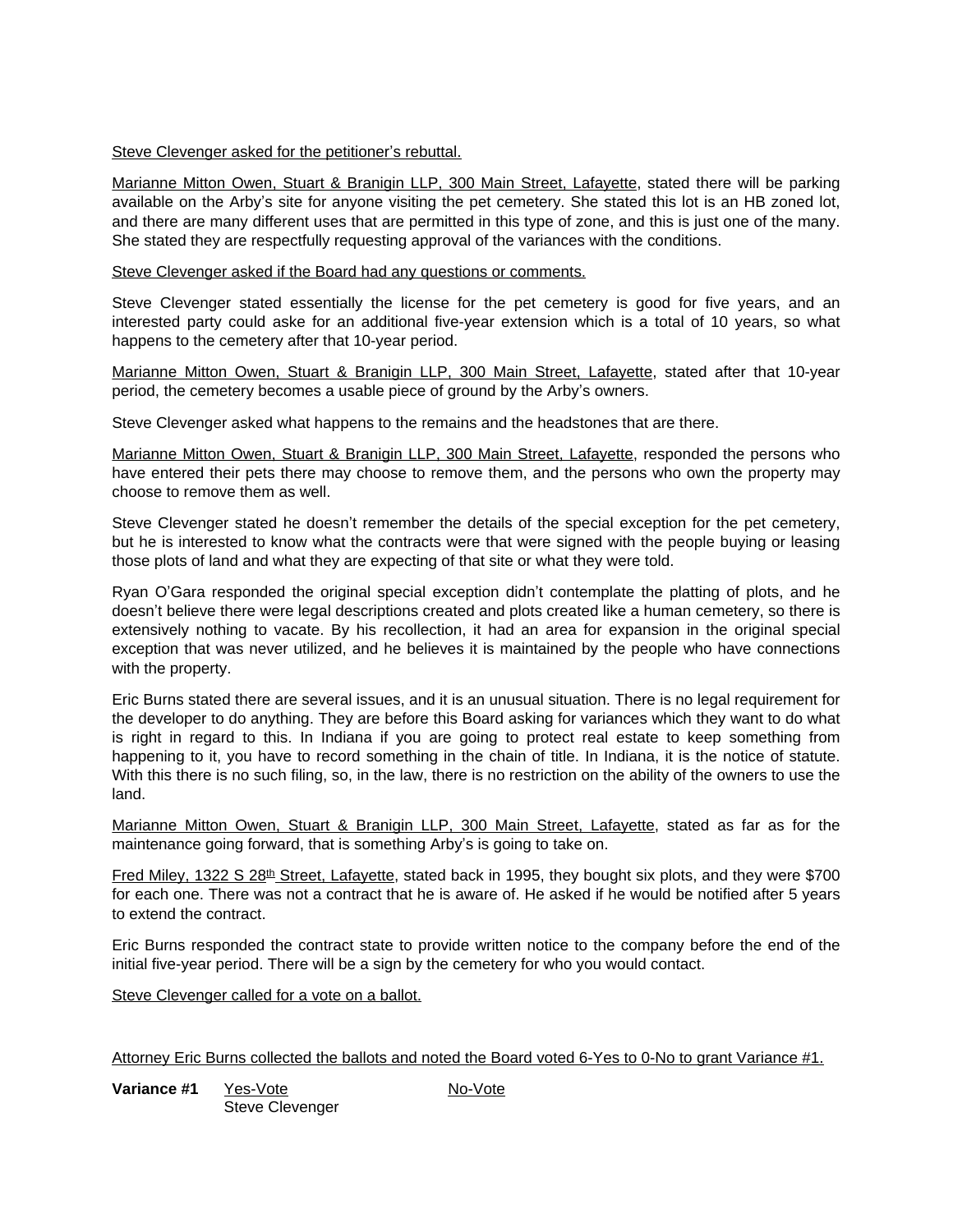Robert Novak Gary Schroeder Ed Butz Michelle Dennis Tom Andrew

Attorney Eric Burns collected the ballots and noted the Board voted 6-Yes to 0-No to grant Variance #2.

**Variance #2** Yes-Vote No-Vote Steve Clevenger Robert Novak Gary Schroeder Ed Butz Michelle Dennis Tom Andrew

Steve Clevenger noted Variance #1 and Variance #2 for **BZA-2073** both have been granted.

## Gary Schroeder moved to hear and vote on **BZA-2074 ANDREW HEBER – HEBER REAL ESTATE, LLC.** Michelle Dennis seconded**.**

### **BZA-2074 ANDREW HEBER – HEBER REAL ESTATE, LLC:**

Petitioner is requesting a special exception to use an existing single-family home as a Transient Guest House (as defined in the ordinance) in an R1B zone for a maximum of 6 guests. The proposed hours of operation are 24 hours a day, seven days per week. The property is located just east of US 231, specifically at 525 Schroeder Court, Lafayette, Wea 06 (NW) 22-4 (UZO 3-2). With Condition.

APC staff Maureen McNamara presented the zoning map, site plan, and aerial photos. She stated the property is zoned R1B as-is all surrounding properties. Northeast of this site there is some R2 and R3 zoning. There have not been any recent rezones or ABZA cases in this neighborhood. The home was built in 1996 as a single-family residence according to the Building Commissioners records. The entire neighborhood is single family homes. Schroeder Court is a local road, and the neighborhood's access is off of Old Romney Road. There is no access from US Hwy 231. The lot has a two-car attached garage and a driveway with capacity to park four vehicles which is adequate parking for the max of six guests. The house rules provided by the petitioner prohibits street parking. City utilities serve the site. Petitioner is seeking a special exception to use this existing home as a transient guesthouse. That means there would not be an on-site owner; however, Linda Sigler, a local property manager, will work with the property owner to oversee the property and be available for guests and neighbors. The main concerns are traffic and noise; however, the petitioner is limiting the number of guests to six, and they have the addition of house rules. There won't be any signage needed, and it will look just like a single-family home. If this request is granted, the petitioner is required to apply for a permit from the Lafayette City Engineer to operate the transient guest house. Staff is recommending approval of this special exception with the following condition:

1. A permit to operate a Transient Guest House must be obtained from the Lafayette City Engineer's office.

She offered to answer any questions.

Steve Clevenger called for the petitioner or the petitioner's representative.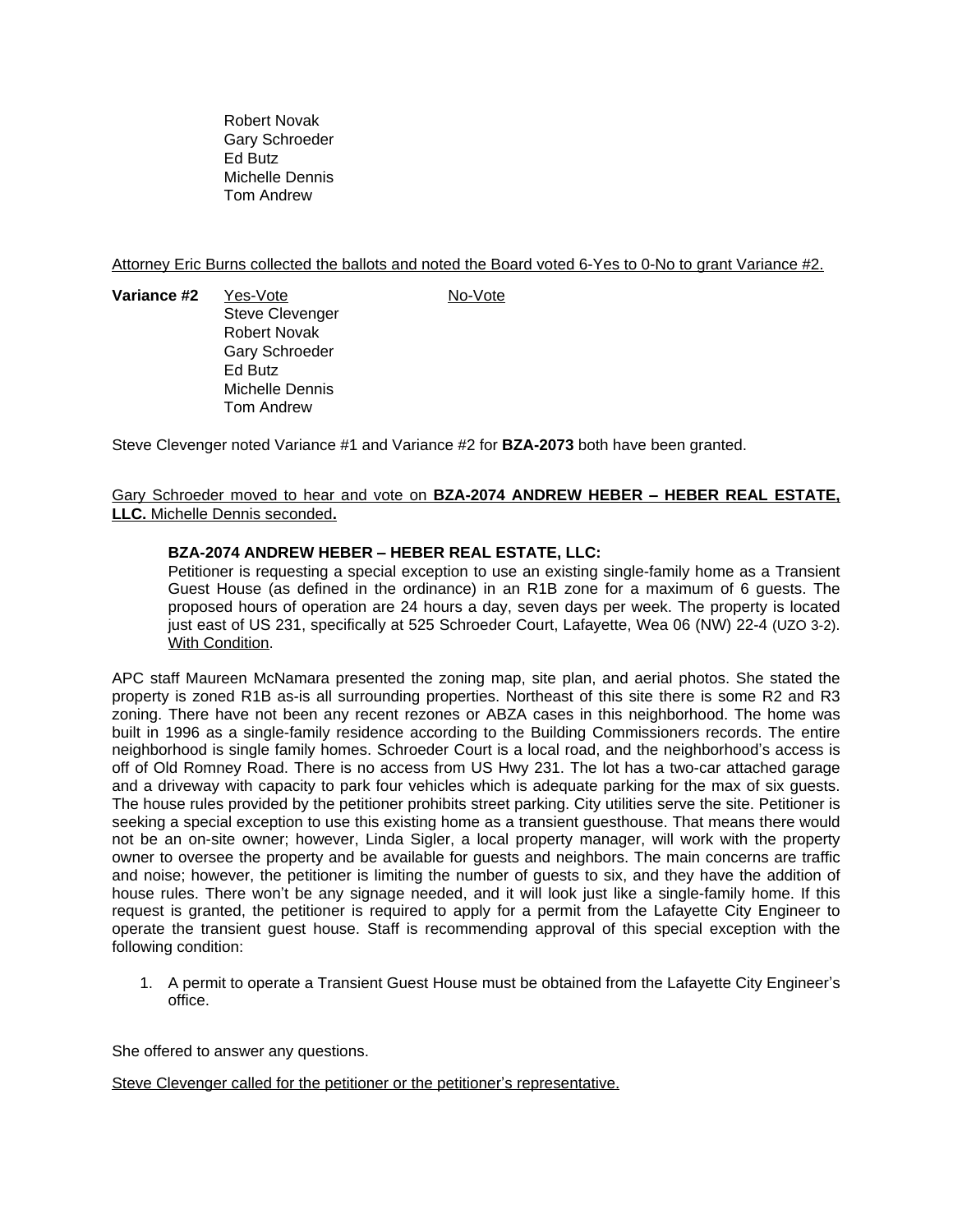Linda Sigler, 1916 Starks Circle, Lafayette, stated she is representing Andrew Heber, and she has been a property manager for 16 years. She has managed an Airbnb in Lafayette, Monticello, and two in Indianapolis. They are very strict on their house rules. All the neighbors have her phone number, and she made it clear that she is available for phone calls. There are three exterior cameras which she monitors.

Steve Clevenger asked if anyone wished to speak in favor of this petition. There was no response.

Steve Clevenger asked if anyone wished to speak in opposition of this petition. There was no response.

Steve Clevenger asked if the Board had any questions or comments.

Steve Clevenger asked staff if the maximum of six guests is limited by the petition or does there need to be a condition.

Maureen McNamara responded the petitioner included that in their request; they said a maximum of six guests.

Steve Clevenger asked if the house rules that were presented are part of the petition or can they be changed.

Maureen McNamara responded they were part of the petition.

Michelle Dennis asked if the special exception with the condition is granted and Andrew decides to sell this property, will the conditions then transfer to whoever buys the property, and they could also have a transient guest house at this location.

Steve Clevenger responded correct. It goes with the land and anything that applies to this would apply to anyone in the future.

Steve Clevenger called for a vote on a ballot.

Attorney Eric Burns collected the ballots and noted the Board voted by ballot 6-Yes to 0-No in favor to grant the special exception for **BZA-2074 ANDREW HEBER – HEBER REAL ESTATE, LLC.**

**Yes-Vote No-Vote** Steve Clevenger Gary Schroeder Ed Butz Michelle Dennis Tom Andrew Robert Novak

Steve Clevenger noted the special exception for **BZA-2074** has been granted.

Gary Schroeder moved to hear and vote on **BZA-2075 TIPPECANOE COUNTY COMMISSIONERS.** Robert Novak seconded**.**

## **BZA-2075 TIPPECANOE COUNTY COMMISSIONERS:**

Petitioner is requesting a special exception to expand a previously approved special exception (BZA-1473) for a correctional facility (SIC 9223) and a redesign of the building approved under the special exception heard in October 2021 (BZA-2066) operating 24 hours a day, seven days a week, on property located at 2800 North Ninth Street Road, Fairfield, Longlois Reserve, (W1/2) 23-4.

APC staff Ryan O'Gara presented the zoning map, site plan, and aerial photos. He stated petitioner we heard this case in October of last year for an expansion of a correctional facility. He noted nothing materially has changed with this petition. There are 94 parking spaces which exceeds the required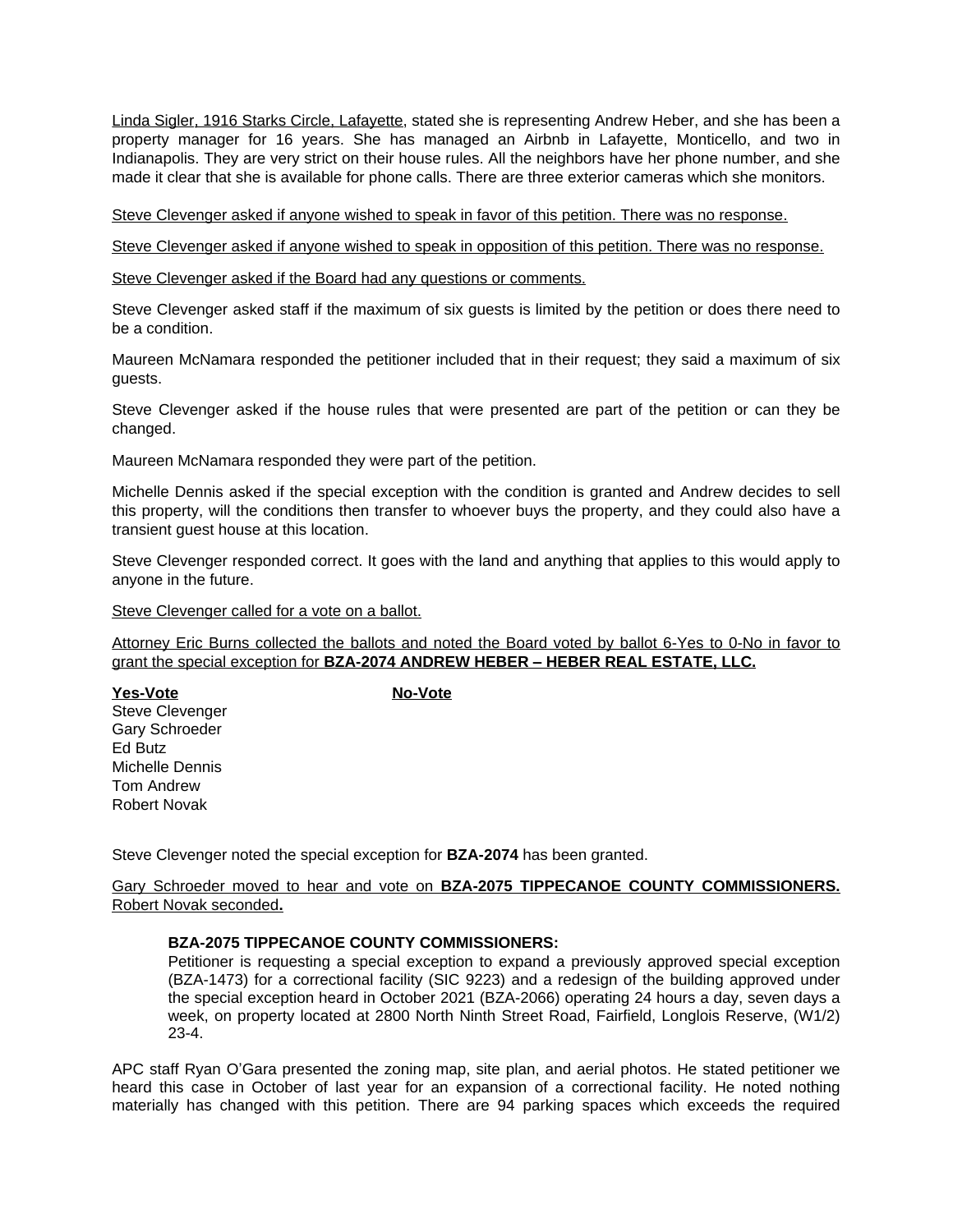amount. City utilities are available to serve the site. Basically, there is a reduction in the profile of the building; it is going from an originally planned two-story to a single-story facility. Staff is recommending approval.

### Steve Clevenger called for the petitioner or the petitioner's representative.

Tom Murtaugh, 20 N 3<sup>rd</sup> Street, Lafayette, stated this project went to bid, and in this particular market, it came in over bid, so they had to scale the project back. They went from a two-story project to a one-story with a reduction in square feet, so this is the new site plan that they are going with. It is confirmed that the bids are good, and they are ready to go. He offered to answer any questions.

Steve Clevenger asked if anyone wished to speak in favor of this petition. There was no response.

Steve Clevenger asked if anyone wished to speak in opposition of this petition. There was no response.

Steve Clevenger asked if the Board had any questions or comments. There were none.

Steve Clevenger called for a vote on a ballot.

Attorney Eric Burns collected the ballots and noted the Board voted by ballot 6-Yes to 0-No in favor to grant the special exception for **BZA-2075 TIPPECANOE COUNTY COMMISSIONERS.**

**Yes-Vote No-Vote** Steve Clevenger Gary Schroeder Ed Butz Michelle Dennis Tom Andrew Robert Novak

Steve Clevenger noted the special exception for **BZA-2075** has been granted.

### Gary Schroeder moved to hear and vote on **BZA-2076 AMY GAETA.** Michelle Dennis seconded**.**

### **BZA-2076 AMY GAETA:**

Petitioner is requesting a special exception to allow an indoor soccer (futsal) field (SIC 7999) operating 24 hours per day, seven days a week, on property located at 160 N. 36th Street, Lafayette, Fairfield 22 (SE) 23-4.

APC staff Ryan O'Gara presented the zoning map, site plan, and aerial photos. He stated this site is on the east side of Lafayette. He stated there are restaurants and retailers in this area. All sorts of general business development, and a lot of light industrial. There is not any residential or multi-family immediately adjacent to this site. An indoor sports facility is what is being proposed. The site plan has 28 parking spaces including 2 accessible, and this is acceptable to the City Engineering. City utilities are available to serve the site. There is no buffering necessary given all of the adjacent zones. The site plan with the existing building and the addition will be almost 3000 square feet. The hours of operation are 24 hours a day and 7 days a week. All the activities will take place inside, so the noise won't be an issue. Staff is recommending approval.

Steve Clevenger called for the petitioner or the petitioner's representative.

Amy Gaeta, 2350 Sagamore Parkway N, Lafayette, stated she is asking for a special exception to do an indoor soccer field. She feels this project would be very good for the community. They would have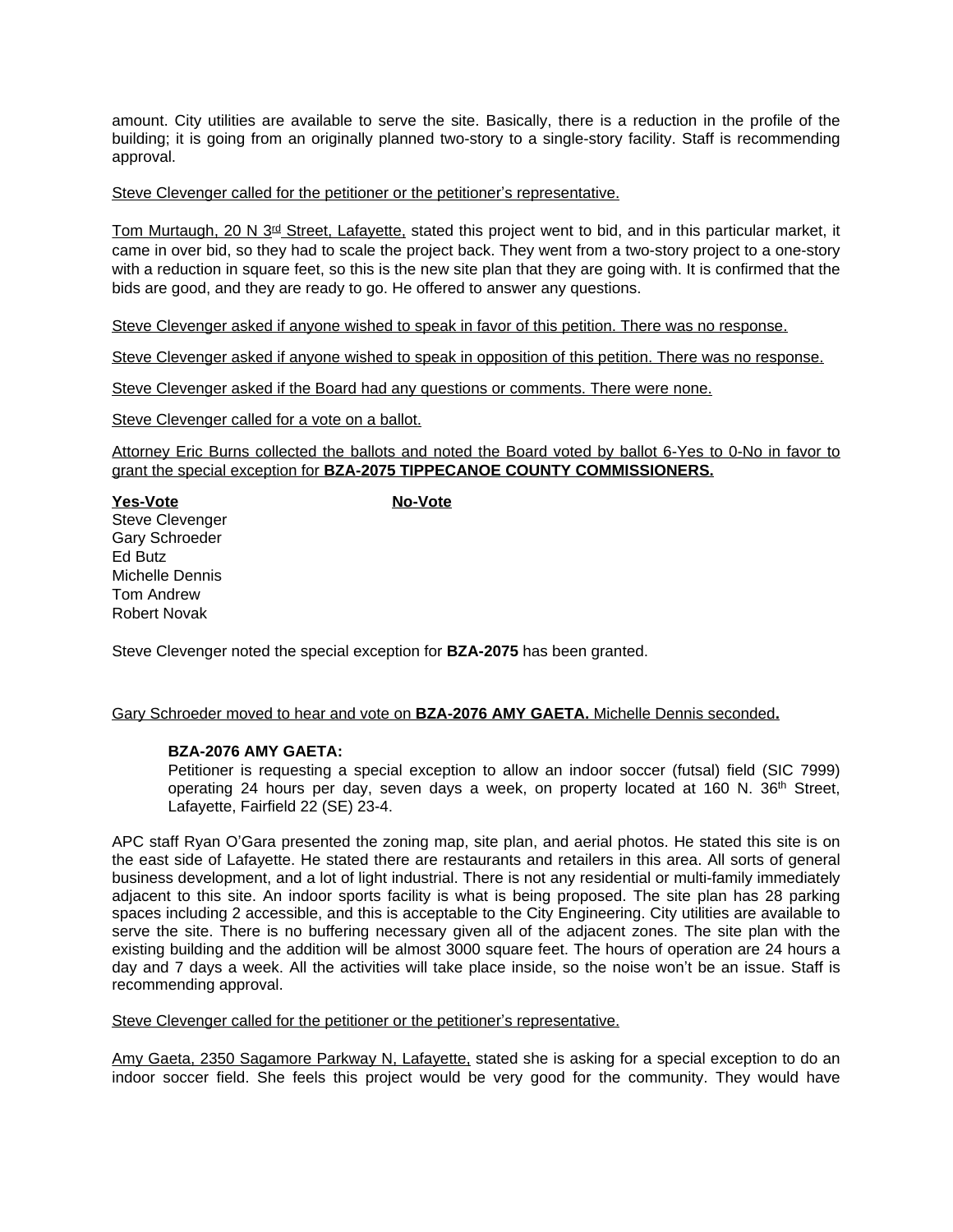recreational soccer games and do training throughout the week. They will clean-up the place and make it a safe place for families to bring their children to come and play. She offered to answer any questions.

Steve Clevenger asked if anyone wished to speak in favor of this petition. There was no response.

Steve Clevenger asked if anyone wished to speak in opposition of this petition. There was no response.

Steve Clevenger asked if the Board had any questions or comments.

Robert Novak asked if the special exception is granted, is it limited to athletic activities. Could birthday parties, concerts, or anything else take place inside.

Ryan O'Gara stated the petition is what this approval is for, so they could not exceed what they are asking for now without another special exception. The SIC code that this would fall under does allow other things, but they are limiting themselves to this specific use.

Steve Clevenger called for a vote on a ballot.

Attorney Eric Burns collected the ballots and noted the Board voted by ballot 6-Yes to 0-No in favor to grant the special exception for **BZA-2076 AMY GAETA.**

**Yes-Vote No-Vote** Steve Clevenger Gary Schroeder Ed Butz Michelle Dennis Tom Andrew Robert Novak

Steve Clevenger noted the special exception for **BZA-2076** has been granted.

# **IV. ADMINISTRATIVE MATTERS**

None.

# **V. ADJOURNMENT**

Steve Clevenger stated unless any member has an objection the chair will order the findings of each member casting a vote for the majority decision of the Board to be the collective findings of the Board in support of the decision of the Board. Hearing none, it is so ordered.

Gary Schroeder moved for adjournment.

The meeting adjourned at 7:20 P.M.

Respectfully submitted,

Jennifer Ewen Recording Secretary

Reviewed by,